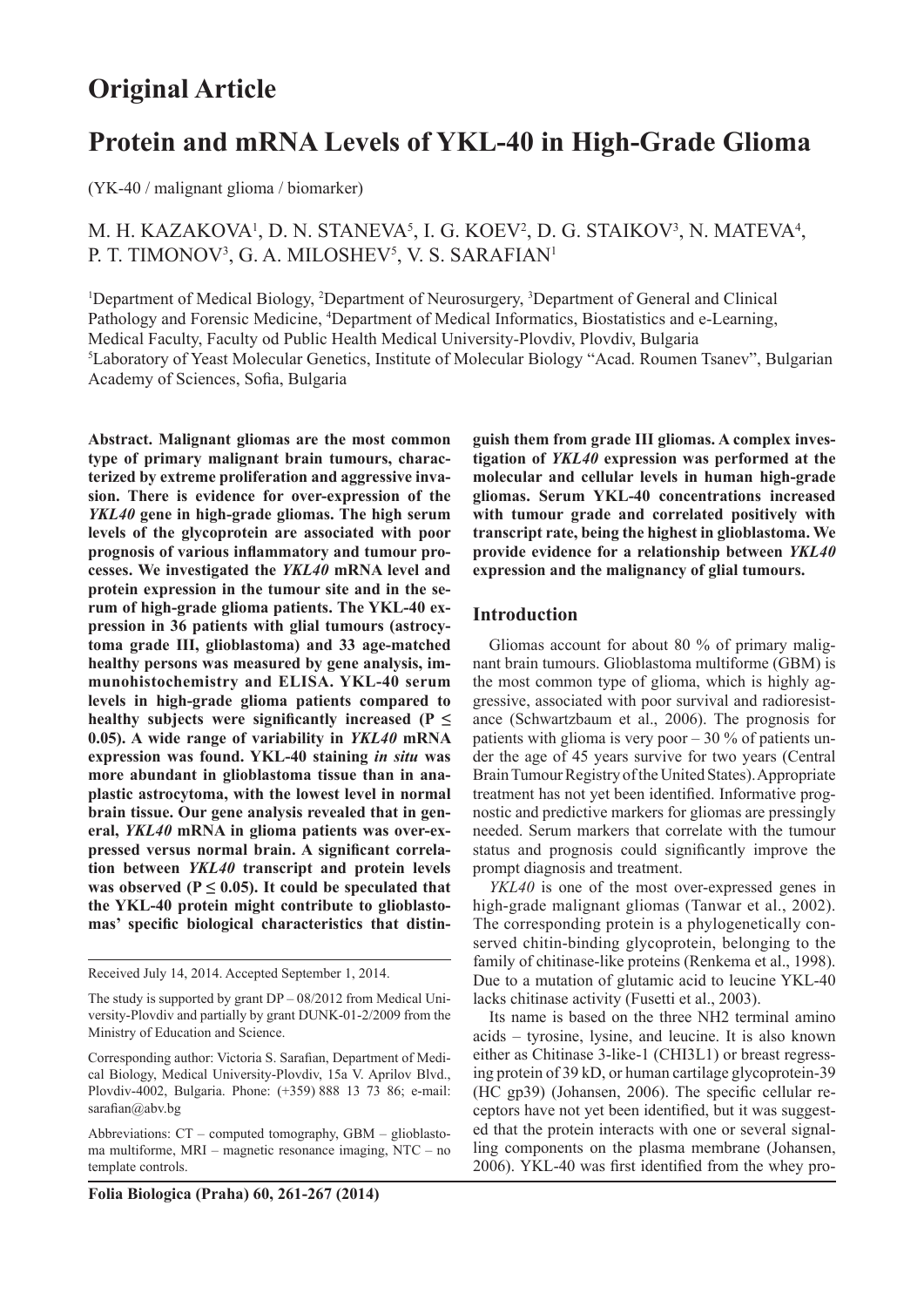262 Vol. 60 M. H. Kazakova et al.

tein of bovine mammary secretions collected during the non-lactating period and was subsequently shown to be produced by human synovial cells, the MG-63 osteosarcoma cell line, chondrocytes, smooth muscle cells, macrophages, and neutrophils (Schultz and Johansen, 2010). The biological function of YKL-40 in cancer is unknown. Several studies reveal that it participates in extracellular tissue remodelling, migration, angiogenesis and inflammation (Francescone et al., 2011).

There is evidence that serum YKL-40 levels are high in patients with breast, ovary and colon cancer. The increased concentrations are associated with the disease progression, histopathological type and survival time (Johansen, 2006; Yamac et al., 2008; Stawerski et al., 2011). Other authors show that YKL-40 expression has no prognostic value in breast cancer (Roslind and Johansen, 2009). Some data indicate that serum glycoprotein levels are a reliable marker of the disease activity and prognosis in gliomas (Hormigo et al., 2006; Bernardi et al., 2012). Faibish et al. (2011) demonstrated that a monoclonal antibody against YKL-40 inhibited *in vitro* and *in vivo* tumour growth and angiogenesis of brain tumours. It could be speculated that YKL-40 might be a potential therapeutic molecular target for gliomas.

There is a lack of detailed and complex investigations of YKL-40 expression at the molecular and cellular levels in human gliomas. We have performed a study of the *YKL40* gene transcriptional activity in parallel with serum and tissue expression of the protein in high-grade gliomas. The purpose of the present study is to search for a correlation between the *YKL40* mRNA level and protein expression in the tumour site and in the serum of glioma patients.

# **Material and Methods**

# *Patients*

Thirty-six patients newly diagnosed preoperatively with high-grade glioma were included in the study. The median age for anaplastic astrocytoma patients was 60.4  $\pm$  6.42 years and for GBM patients 57.93  $\pm$  19.02 years. Symptoms of the disease preceded hospitalization by an average of 3.8 weeks. The most common clinical symptoms were the occurrence of a varying degree of central hemiparesis (91 %) and increased intracranial pressure (89 %). Preoperative evaluation of patients was assessed by the Karnofsky scale. Seventy-five % of the patients had a score of 60 points. Computed tomography (CT) or magnetic resonance imaging (MRI) was applied to identify the brain tumours. The study was approved by the University Ethics Committee (protocol №3/25.11.2009) in accordance with the Helsinki Declaration. Informed consent was signed by all examined individuals.

All patients had undergone surgical removal of the tumours at the Department of Neurosurgery of "St George" University Hospital in Plovdiv. No prior chemotherapy or radiotherapy was applied. A microsurgical resection of the tumour lesion was performed. In 91 % of the cases, total or subtotal lesionectomy was accomplished. Histological diagnosis determined 14 cases with astrocytoma grade IV (GBMs) and 22 cases with astrocytoma grade III (anaplastic astrocytomas) according to WHO grading.

Postoperatively, patients were treated with radiotherapy and chemotherapy. The duration of patients' follow-up was up to three years.

## *Control group*

A control group of 33 healthy persons, aged  $51.21 \pm$ 16.46, was examined for YKL-40 serum levels. Clinical and routine biochemical tests were performed to assess their health status.

# *Sample collection and storage*

#### **1. Serum**

Venous blood samples were collected from all patients in the morning before surgery (4.5 mmol/l blood, Monovette, Sarstedt, Nümberg, Germany) and centrifuged at 2500 rpm (Heraeus Labofuge 400R, Thermo Scientific Inc., Pittsburgh, PA) for 10 min. The serum was divided into aliquots and stored at -70 °C before analysis.

## **2. Tissue**

Brain tissue was collected from all patients during surgical removal of the tumour. Control normal brain tissue was obtained *post mortem* from five individuals without indication for any brain pathology at the Department of Forensic Medicine. Both, tumour and normal brain tissues were placed in RNAlater (Quiagen, Austin, TX) at the time of surgical resection and stored at -20 °C until use. Frozen sections from the surgically removed tumours were examined prior to RNA extraction. Areas with no morphologic signs of necrosis, inflammation and neo-angiogenesis were selected. The percentage of tumour cells in each sample was 60–80 %. The histopathological examination was verified by two independent observers.

In parallel, brain tissue was fixed for 6–12 h in neutral formalin and then embedded in paraffin. Paraffin sections were used for routine histopathological examination and for immunohistochemical analyses.

#### *Methods*

#### **1. RNA extraction**

Total RNA was isolated from high-grade gliomas (15 astrocytomas grade III and 9 GBMs) and from five normal brain tissues. Samples of normal brain mRNAs were pooled, generating a constant control to be used in each experiment. Total RNA was extracted with Gene-JET™ RNA Purification Kit (Fermentas, BIOSYS-TEMS Ltd., Sofia, Bulgaria) according to the manufacturer's instructions. RNA concentration and purity was determined spectrophotometrically (A260/280) using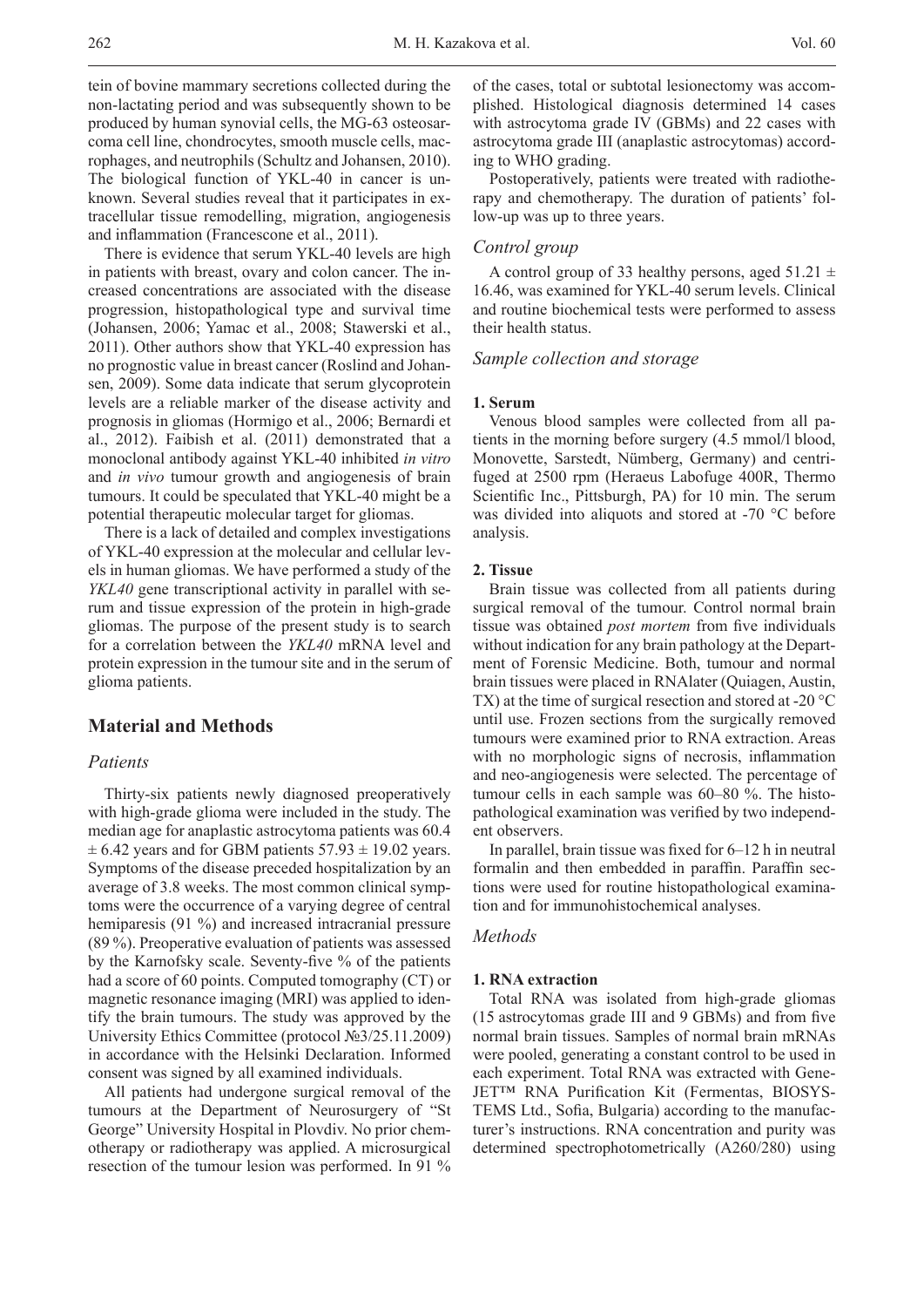Spectrophotometer ND1000 (NanoDrop Technologies, Inc., Wilmington, DE).

#### **2. ELISA**

Serum YKL-40 concentrations were determined by ELISA assay, using a commercial kit (Quidel Corporation, San Diego, CA) according to the manufacturer's protocol. The validation of the method was performed in compliance with the international standard of quality and competence of medical laboratories (BDS/EN/ISO 15189). All samples were analysed in duplicates. YKL-40 levels were measured as absorbance at 450 nm in ELISA Sunrise Reader (Diamed Ltd., Sofia, Bulgaria).

#### **3. Immunohistochemistry**

Immunohistochemistry was performed with formalin-fixed, paraffin-embedded tissue samples after antigen retrieval. The avidin-biotin system was applied (Vectastain Elite ABC Kit, Vector Laboratories, Burlingname, CA). The sections were incubated at 37 °C for 1 h with primary goat anti-human chitinase 3-like antibody (YKL-40) (R&D Systems, Minneapolis, MN) and antigoat IgG secondary antibody. The final detection was performed by freshly prepared DAB as a chromogen. Nuclei were counterstained with haemotoxylin.

#### **4. Morphometric analysis**

A morphometric analysis of the intensity of tissue expression was performed through the Quick-photo Micro 2.3. system. The area  $(\mu m^2)$ , perimeter  $(\mu m)$ , and expression level (%) of the glycoprotein were calculated. Only tumour tissues without necrotic areas were examined. Cells with strong granular cytoplasmic YKL-40 staining were scored. Ten consecutive fields were studied for each sample by two independent observers.

#### **5. PCR analysis**

#### *cDNA synthesis*

Aliquots of 2 µg total RNA were further purified by treatment with 3U of DNase I, RNase-free (Fermentas) at 37 °C for 30 min and one tenth aliquot of the foregoing reactions was used for cDNA synthesis. Reverse transcription was carried out using a RevertAid™ H Minus First Strand cDNA Synthesis kit (Fermentas) at 44 °C for 1 h in the presence of oligo(dT)<sub>18</sub> primer.

#### *Real-time PCR amplification procedure*

cDNAs were analysed for the content of specific mRNA sequences by real-time quantitative PCR (qPCR) using Maxima® SYBR Green qPCR Master Mix (2X) (Fermentas). All qPCR were performed in a Rotor-Gene™ 6000 instrument (Corbett Life Science, Quiagen) and analysed with Rotor-Gene 6000 Series Software version 1.7.18. Assay components were optimized and consisted of  $1 \times$  Maxima® SYBR Green qPCR Master Mix,  $0.2 \mu M$  primers and 1.6  $\mu$ l cDNA in a total reaction volume of 20 µl. The conditions consisted of an initial denaturation at 95 °C for 10 min and 45 cycles of



*Fig. 1.* Electrophoretic analysis of endpoint amplicons from RT<sup>2</sup>-PCR.

Analysis of three samples is shown – AstrIII-12 and 13, and GBM-9. DNA fragments were separated in 2% agarose gel. Lanes 1 and 12, GeneRuler<sup>™</sup> 100 bp Plus DNA ladder (Fermentas); lanes 2 and 8, control – a pool of normal brain samples; lanes 3, 5, 9 and 11, astrocytoma grade III samples; lanes 4 and 10, GBM-9; lanes 6 and 13, no template controls for reverse transcriptase reactions; lanes 7 and 14 – no template controls for real-time PCRs. A PCR product of 101 bp was amplified with the *UBC* primer pair (lanes 2–5), and an amplicon of 89 bp was obtained using primers for *YKL40* (lanes 8–11). No fragment was amplified in NTC reactions (lanes 6, 7, 13 and 14).

95 °C for 15 s and 60 °C for 30 s followed by a melt analysis in which the temperature was increased by increments of 1 °C waiting for 5 s before each acquisition.

Water was used for the no template controls (NTC). Samples not treated with reverse transcriptase served as an RT-minus control. The CT values were used to calculate the fold change of expression units in the samples through the DeltaDelta Ct  $(\Delta \Delta Ct)$  relative quantification method. The expression of the UBC reference gene was applied to normalize mRNA levels. The primer sequences (forward, followed by reverse) in the PCR studies were: GACCACAGGCCATCACAGTCC and TGTAC-CCCACAGCATAGTCAGTGTT for *YKL40* (GenBank Identifier M80927); and TCCTGATCAGCAGAGGT-TGATCTT and GGACCAAGTGCAGAGTGGACTCTT for *UBC* (NCBI Reference Sequence: NM\_021009.5).

The specificity of  $RT^2$ -PCR reactions was ensured by melting curve (dF/dT) analysis and by agarose gel electrophoresis of the amplified products. A representative photo of an electropherogram of endpoint amplicons is given in Fig. 1. Clearly, only the expected fragment of 101 bp and 89 bp for *UBC* and *YKL40*, respectively, was amplified using the respective primer pair.

#### **6. Statistical analysis**

Normality of the continuous variables was examined by the Kolmogorov-Smirnov test and comparisons were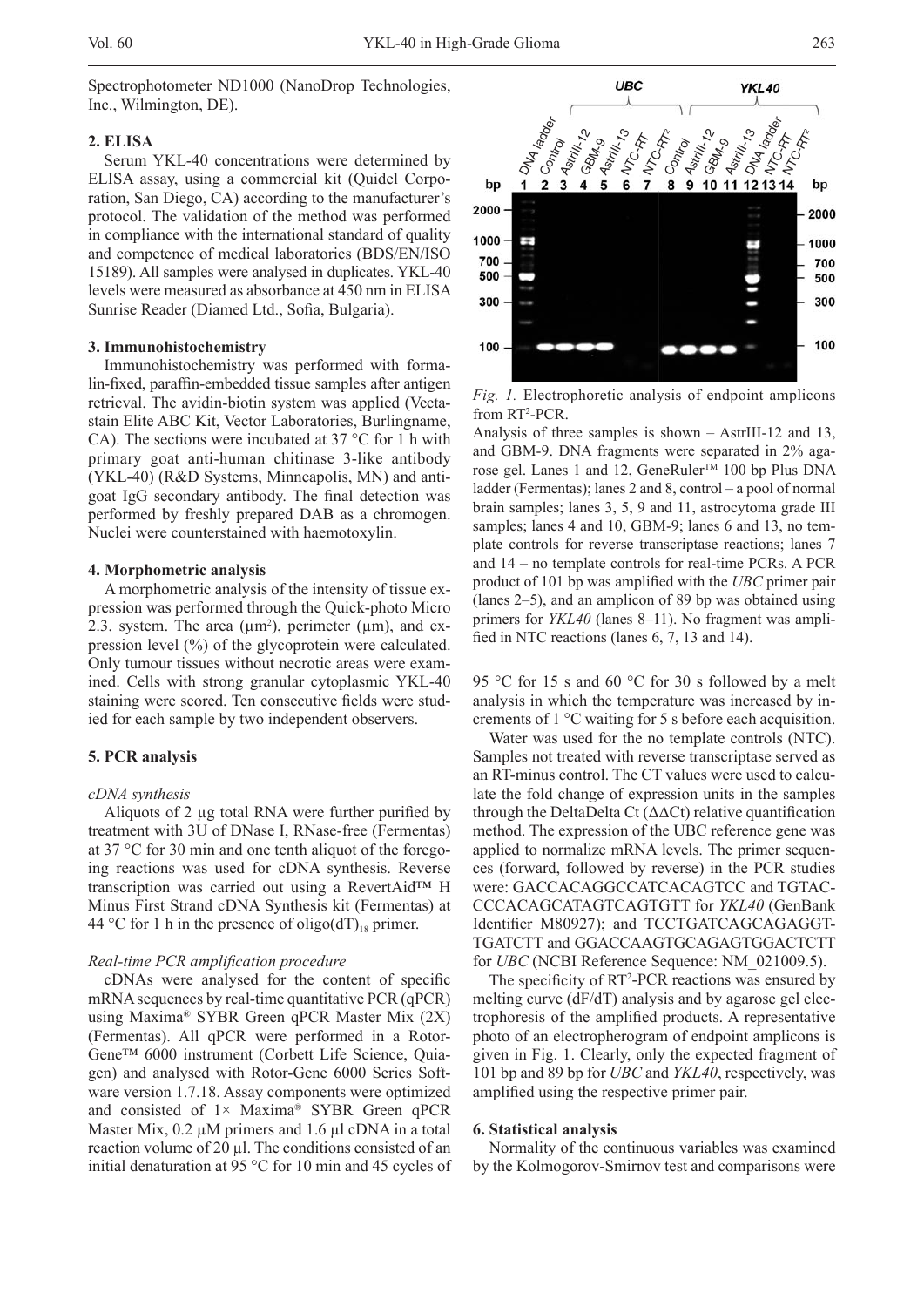

*Fig. 2.* Serum YKL-40 levels in astrocytoma grade III and GBM patients compared to control samples.

completed using Independent-Samples *t*-test. Pearson correlation coefficient was calculated to evaluate the correlation between the studied variables. Statistical analysis was carried out with the SPSS v 17.0 statistical software. The level of statistical significance of the null hypothesis was  $P < 0.05$ . All P values were two-tailed.

# **Results**

# *Serum YKL-40 levels*

Serum concentrations of YKL-40 were determined in 36 Bulgarian patients with astroglial tumours and compared to 33 age-matched healthy individuals.

The mean serum value of YKL-40 in healthy subjects was  $84.52 \pm 13.65$  ng/ml, while the mean serum concentration of YKL-40 in anaplastic astrocytomas grade III was 127.6 ± 16.31 *vs* 139.68 ± 22.39 ng/ml in GBM

patients. The levels of YKL 40 in the serum of glioma patients were significantly higher compared to those of healthy controls ( $P \le 0.05$ ) (Fig. 2).

# *Immunohistochemical expression of YKL-40*

Immunohistochemistry determined considerable differences in the intensity and localization of the YKL-40 protein in the studied groups. The intensity of YKL-40 staining and its expression level (%) are presented in Fig. 3. The glycoprotein was found in single glial cells with feeble reactivity in the normal brain. Numerous positive malignant cells were labelled in grade III astrocytomas. The most intensive immunohistochemical reaction was detected in GBM, where large zones of tumour cells were stained for YKL-40.

#### *YKL-40 mRNA level in gliomas*

To investigate the transcriptional rate of *YKL40* in glioma samples we assessed the expression changes that occur at the mRNA level in high-grade gliomas compared to normal brain tissue. To this end, two-step realtime RT-PCR were carried out.

Our results revealed that all GBMs manifested elevated *YKL40* mRNA with 12-fold to 2300-fold increase relative to the normal brain (Fig. 4b). *YKL40* mRNA was detected in grade III astrocytoma samples with a range of -1.92 to 1000-fold change. Obviously, the obtained fold change of the *YKL40* gene expression in the studied samples spanned a wide range of values that contributed to the large SD for *YKL40* mRNA levels. Comparing different glioma cases, *YKL40* showed an average expression level in GBMs 1.66-fold greater than the average expression detected in grade III astrocytomas. As a whole, the differential gene expression of *YKL40* was higher in high-grade glioma samples in com-



*Fig. 3.* Immunohistochemical staining for YKL-40 in normal brain and glioma tumours. Biotin-streptavidin peroxidase reaction.

**a.** In the normal brain, YKL-40 is expressed in single glial cells with feeble reactivity (**A**); numerous positive malignant cells are labelled in astrocytoma grade III (**B**); large zones of tumour cells are intensively stained for YKL-40 in GBM (**C)**. **b.** Morphometric analysis of tissue expression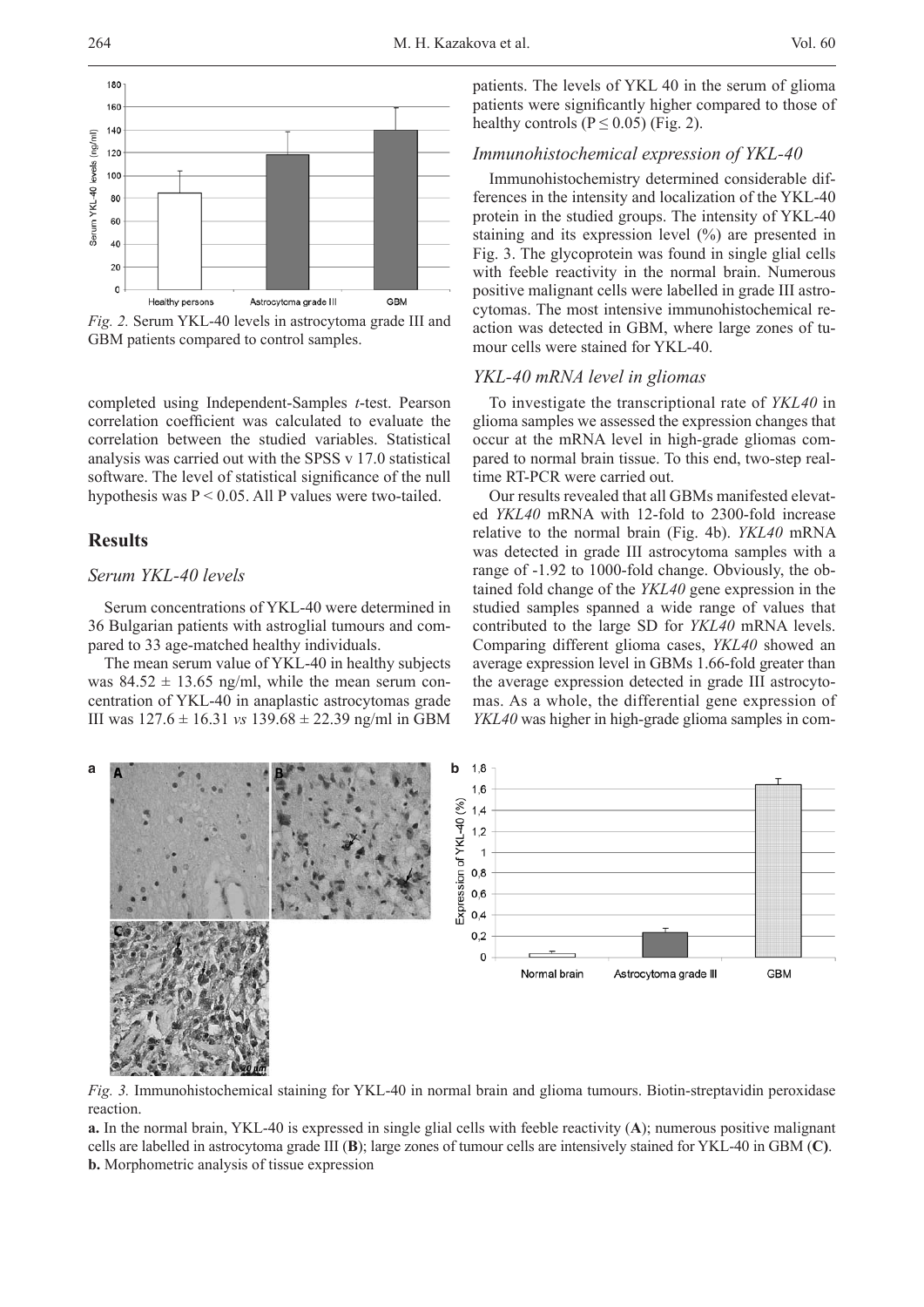

Fig. 4. RT<sup>2</sup>-PCR analysis of high-grade glioma versus normal brain samples

**a.** *YKL40* tumour mRNA levels in high-grade gliomas as fold increase compared to normal brain.

**b.** Fold increase of *YKL40* mRNA level in nine particular GBM cases versus normal brain.

parison with normal brain tissue (Fig. 4a). A significant correlation between YKL-40 transcript and protein levels was observed ( $P \le 0.05$ ).

The *YKL40* mRNA level was higher in GBM patients compared to the normal brain (Fig. 4b). In three of the particular cases the gene expression was significantly increased. These patients had a shorter survival time compared to other GBM patients from the same group.

# **Discussion**

Despite the recent advances in surgery, radio- and chemotherapy, the median survival of glioma patients remains approximately 14 months after diagnosis (Huber et al., 2013). Given that the clinical significance of YKL-40 expression and secretion in high-grade glioma is still unclear, we aimed to investigate the YKL-40 transcript and protein levels in these tumours.

Our study shows that serum YKL-40 levels are significantly higher in patients with high-grade gliomas in comparison with age-matched healthy subjects. These results are in agreement with other research groups (Tanwar et al., 2002; Hormigo et al., 2006). Bernardi et al. (2012) also observed that YKL-40 concentrations were increased in GBM patients. They found a wide range of variability in the glycoprotein levels. In our patients, we determined the same pattern of diversity.

In inflammatory diseases, the glycoprotein is generated by activated macrophages and neutrophils (Schultz and Johansen, 2010). However, we still lack knowledge regarding the exact cell source of YKL-40 in tumour lesions. Some authors reported that YKL-40 was produced by peritumoral macrophages in small-cell lung cancer and also in GBM (Shostak et al., 2003; Junker et al., 2005). In contrast, Horbinski et al. (2010) showed that YKL-40 was directly produced by neoplastic glial cells. Noteworthy, the increased serum concentration is a non-specific marker of gliomas because it could also be elevated in patients with several inflammatory diseases. Our previous investigation of inflammatory joint diseases showed a significant elevation of serum and synovial YKL-40 levels (Kazakova et al., 2013). In the present study, we performed immunohistochemical and qPCR analysis of YKL-40 in order to provide a particular evaluation of its local expression in gliomas.

Our results indicate that the *YKL40* mRNA level and protein expression in the tumour site and in the serum of glioma patients parallels with the malignancy grade of the tumours, suggesting a potential aggressive role of the protein in neoplastic development. Our data are in accordance with other investigations concerning the role of YKL-40 in breast and gastric cancers (Pan et al., 2013; Shao, 2013). Some researchers reported that immunohistochemical detection of YKL-40 could distinguish between anaplastic oligodendrogliomas and glioblastomas (Nutt et al., 2005). According to their study, YKL-40 staining provided a better histologic diagnosis. Our investigation shows that immunohistochemical manifestation of the glycoprotein could support the diagnostic procedure.

Recent studies reported that high expression of the glycoprotein promoted proliferation, angiogenesis and malignancy via phosphorylated-Akt signalling pathway (Antonelli et al., 2012). This pathway is involved in high-grade malignancy (Francescone et al., 2011). In addition, YKL-40 up-regulates VEGF and induces endothelial cell migration and tube formation (Shao et al., 2009).

We performed gene analysis to assess the transcriptional activity of *YKL40* in GBMs relative to anaplastic grade III astrocytoma and normal brain. The fact that *YKL40* is over-expressed in high-grade gliomas suggested that it could be an indicator of malignancy. We found a wide range of variability in *YKL40* mRNA expression. We could suppose that the diversity of the *YKL40* expression level among patients is due to the heterogeneity of these tumours and might correlate with the aggressive behaviour of the disease.

High variation in the *YKL40* expression levels among astrocytoma grade III and GBM samples from different patients was also detected by other authors (Tanwar et al., 2002). *YKL40* mRNA has been reported to be elevated in GBM samples examined in several independent laboratories by different methods (Lal et al., 1999; Mar-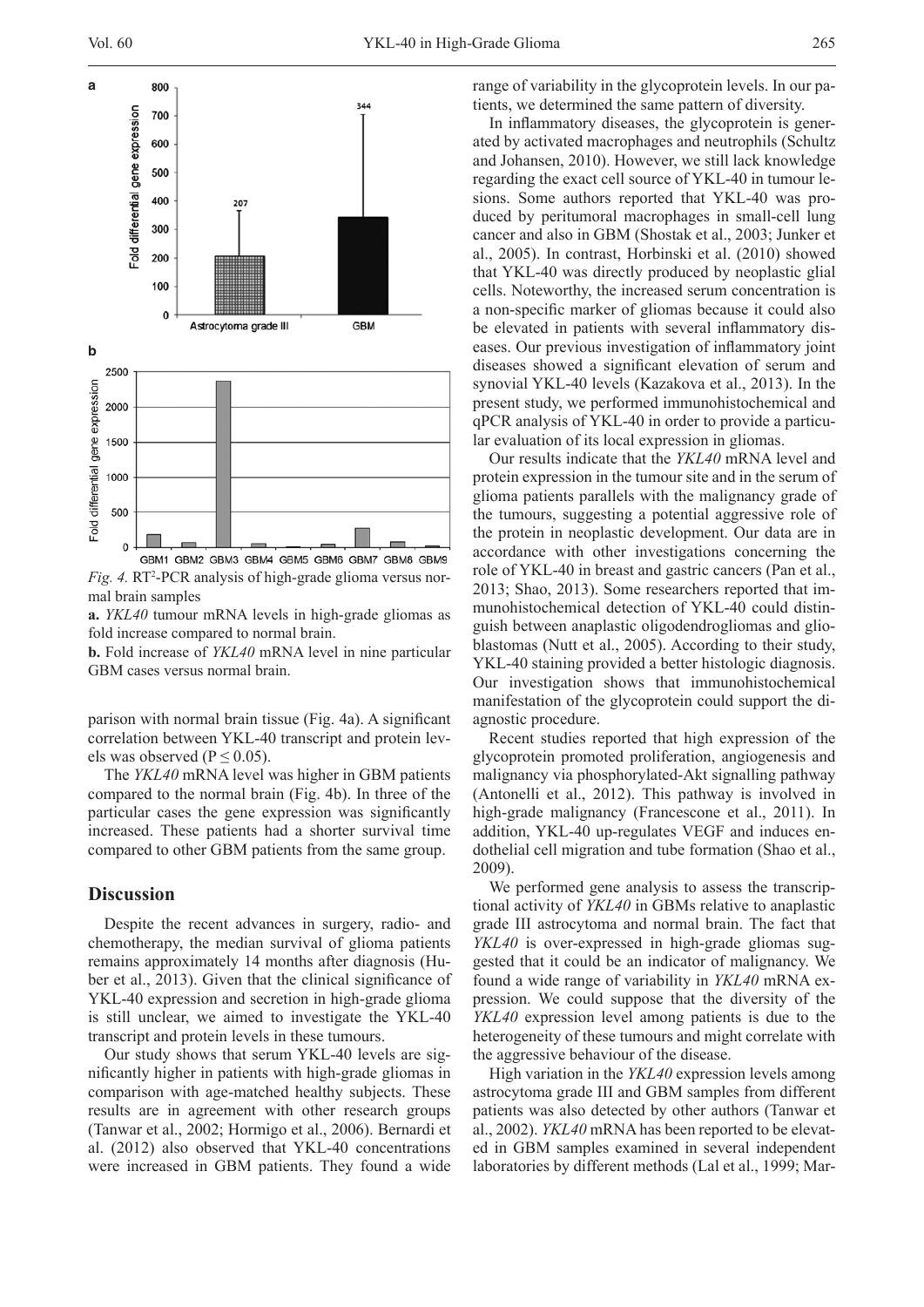kert et al., 2001; Tanwar et al., 2002; Francescone et al., 2011) and was proposed as a potential clinical marker for these tumours. Some researchers observed that increased serum levels of YKL-40 correlated with poor prognosis and survival in GBM patients (Pelloski et al., 2005). It could be speculated that the YKL-40 protein might contribute to GBM's specific biological characteristics which distinguish them from grade III gliomas. The utility of YKL-40 as a biomarker in these tumours is promising and could possibly serve as a potential therapeutic target.

# *Conclusions*

In conclusion, a complex investigation of YKL-40 expression at the molecular and cellular levels in human high-grade gliomas has been performed. The real-time PCR and immunohistochemical data show that the mRNA and protein levels are significantly up-regulated in high-grade gliomas compared to the normal brain tissue. The serum YKL-40 concentration increases with tumour grade and correlates positively with the transcript rate, being the highest in GBM.

Our study provides evidence for a relationship between YKL-40 expression and the malignancy of glial tumours.

## *Acknowledgements*

All experiments in the study comply with the current laws of Bulgaria. We declare no conflict of interest.

#### **References**

- Antonelli, M., Massimino, M., Morra, I., Garre, M. L., Gardiman, M. P., Buttarelli, F. R., Arcella, A., Giangaspero, F. (2012) Expression of pERK and pAKT in pediatric high grade astrocytomas: correlation with YKL-40 and prognostic significance. *Neuropathology* **32**, 133-138.
- Bernardi, D., Padoan, A., Ballin, A., Sartori, M. T., Manara, R., Scienza, R., Plebani, M., Puppa, A. D. (2012) Serum YKL-40 following resection for cerebral glioblastoma. *J. Neurooncol*. **107**, 99-305.
- Central Brain Tumor Registry of the United States, http:// www.CBTRUS.org
- Faibish, M., Francescone, R., Bentley, B., Yan, W., Shao, R. (2011) A YKL-40-neutralizing antibody blocks tumor angiogenesis and progression: a potential therapeutic agent in cancers. *Mol. Cancer. Ther.* **10**, 742-751.
- Francescone, R. A., Scully, S., Faibish, M., Taylor, S. L., Oh, D., Moral, L., Yan, W., Bentley, B., Shao, R. (2011) Role of YKL-40 in the angiogenesis, radioresistance, and progression of glioblastoma. *J. Biol. Chem*. **286**, 15332-15343.
- Fusetti, F., Pijning, T., Kalk, K. H., Bos, E., Dijkstra, B. W. (2003) Crystal structure and carbohydrate-binding properties of the human cartilage glycoprotein-39. *J. Biol. Chem.* **278**, 37753-37760.
- Horbinski, C., Wang, G., Wiley, C. (2010) YKL-40 is directly produced by tumor cells and is inversely linked to EGFR in glioblastomas. *Int. J. Clin. Exp. Pathol.* **3**, 226-237.
- Hormigo, A., Gu, B., Karimi, S., Riedel, E., Panageas, K. S., Edgar, M. A., Tanwar, M. K., Rao, J. S., Fleisher, M., DeAngelis, L. M., Holland, E. C. (2006) YKL-40 and matrix metalloproteinase-9 as potential serum biomarkers for patients with high-grade gliomas. *Clin. Cancer Res.* **12**, 5698-5704.
- Huber, R. M., Rajski, M., Sivasankaran, B., Moncayo, G., Hemmings, B. A., Merlo, A. (2013) Deltex-1 activates mitotic signaling and proliferation and increases the clonogenic and invasive potential of U373 and LN18 glioblastoma cells and correlates with patient survival. *PLoS One* **8**, e57793. doi:10.1371/journal.pone.0057793
- Johansen, J. S. (2006) Studies on serum YKL-40 as a biomarker in diseases with inflammation, tissue remodelling, fibroses and cancer. *Dan. Med. Bull.* **53**, 172-209.
- Junker, N., Johansen, J. S., Andersen, C. B., Kristjansen, P. E. (2005) Expression of YKL-40 by peritumoral macrophages in human small cell lung cancer. *Lung Cancer* **48**, 223-231.
- Kazakova, M., Batalov, A., Deneva, T., Mateva, N., Kolarov, Z., Sarafian, V. (2013) Relationship between sonographic parameters and YKL-40 levels in rheumatoid arthritis. *Rheumatol. Int.* **33,** 341-346.
- Lal, A., Lash, A. E., Altschul, S. F., Velculescu, V., Zhang, L., McLendon, R. E., Marra, M. A., Prange, C., Morin, P. J., Polyak, K., Papadopoulos, N., Vogelstein, B., Kinzler, K. W., Strausberg, R. L., Riggins, G. J. (1999) A public database for gene expression in human cancers. *Cancer Res.* **59**, 5403-5407.
- Markert, J. M., Fuller, C. M., Gillespie, G. Y., Bubien, J. K., McLean, L. A., Hong, R. L., Lee, K., Gullans, S. R., Mapstone, T. B., Benos, D. J. (2001) Differential gene expression profiling in human brain tumors. *Physiol. Genomics* **5**, 21-33.
- Nutt, C., Betensky, R., Brower, M., Batchelor, T. T., Louis, D. N., Stemmer-Rachmaninov, A. O. (2005) YKL-40 is a differential diagnostic marker for histologic subtypes of highgrade gliomas. *Clin. Cancer Res.* **11,** 2258-2264.
- Pan, J. J., Ge, Y. S., Xu, G. L., Jia, W. D., Liu, W. F., Li, J. S., Liu, W. B. (2013) The expression of chitinase 3-like 1: a novel prognostic predictor for hepatocellular carcinoma. *J. Cancer Res. Clin. Oncol.* **139**, 1043-1054.
- Pelloski, C. E, Mahajan, A., Maor, M., Chang, E. L., Woo, S., Gilbert, M., Colman, H., Yang, H., Ledoux, A., Blair, H., Passe, S., Jenkins, R. B., Aldape, K. D. (2005) YKL-40 expression is associated with poorer response to radiation and shorter overall survival in glioblastoma. *Clin. Cancer Res.* **11**, 3326-3334.
- Renkema, G. H., Boot, R.G., Au, F. L., Donker-Koopman, W. E., Strijland, A., Muijsers, A. O., Hrebicek, M., Aerts, J. M. (1998) Chitotriosidase, a chitinase, and the 39-kDa human cartilage glycoprotein, a chitin-binding lectin, are homologues of family 18 glycosyl hydrolases secreted by human macrophages. *Eur. J. Biochem.* **251**, 504-509.
- Roslind, A., Johansen, J. S. (2009) YKL-40: A novel marker shared by chronic inflammation and oncogenic transformation. *Methods Mol. Biol.* **511**, 159-184.
- Schultz, N. A., Johansen, J. S. (2010) YKL-40 a protein in the field of translational medicine: a role as a biomarker in cancer patients? *Cancers (Basel)* **2**, 1453-1491.